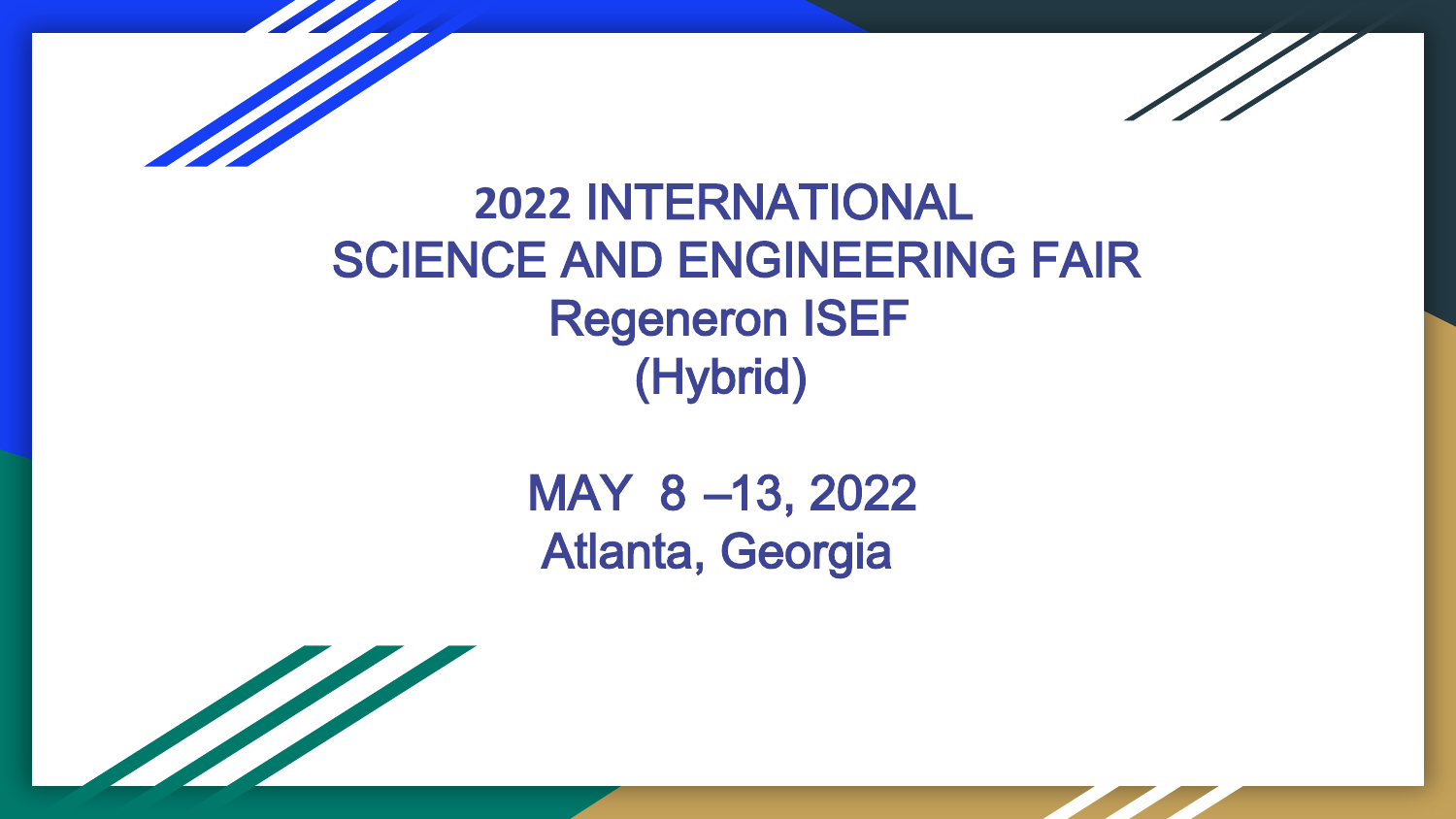#### **The** *[International Rules for Pre-college Science Research: Guidelines for Science and](https://sspcdn.blob.core.windows.net/files/Documents/SEP/ISEF/2021/Rules/Book.pdf)  Engineering Fairs*

Are published annually to support students doing independent research safely. They are the official rules of the Intel ISEF and students competing at a Societyaffiliated science fair.

#### **The purpose of these rules is to:**

**protect the rights and welfare of the student researcher protect the rights and welfare of the human participant ensure adherence to federal regulations ensure use of safe laboratory practices protect the environment determine eligibility for competition in the Regeneron ISEF 2022**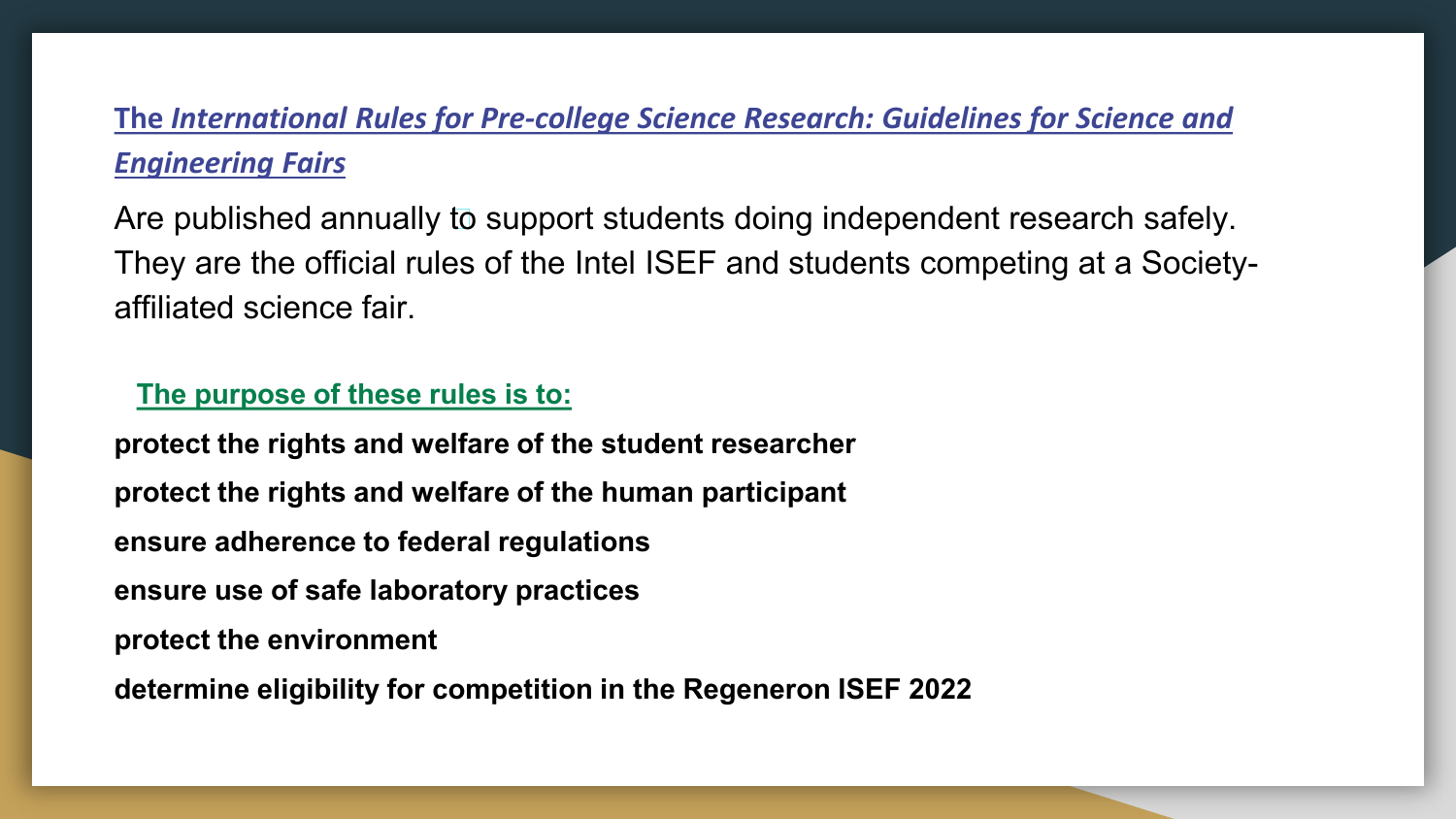#### **Helpful Related Links**

**<https://sspcdn.blob.core.windows.net/files/Documents/SEP/ISEF/2022/Rules/Book.pdf> <https://www.societyforscience.org/isef/international-rules/rules-and-guidelines/> <https://sspcdn.blob.core.windows.net/files/Documents/SEP/ISEF/2022/Forms/All.pdf> <https://ruleswizard.societyforscience.org/> <https://www.societyforscience.org/isef/categories-and-subcategories/> <https://www.societyforscience.org/isef/international-rules/display-safety-rules/> <https://www.societyforscience.org/isef/international-rules/faq/> <https://www.societyforscience.org/isef/overview-of-forms-and-dates/>**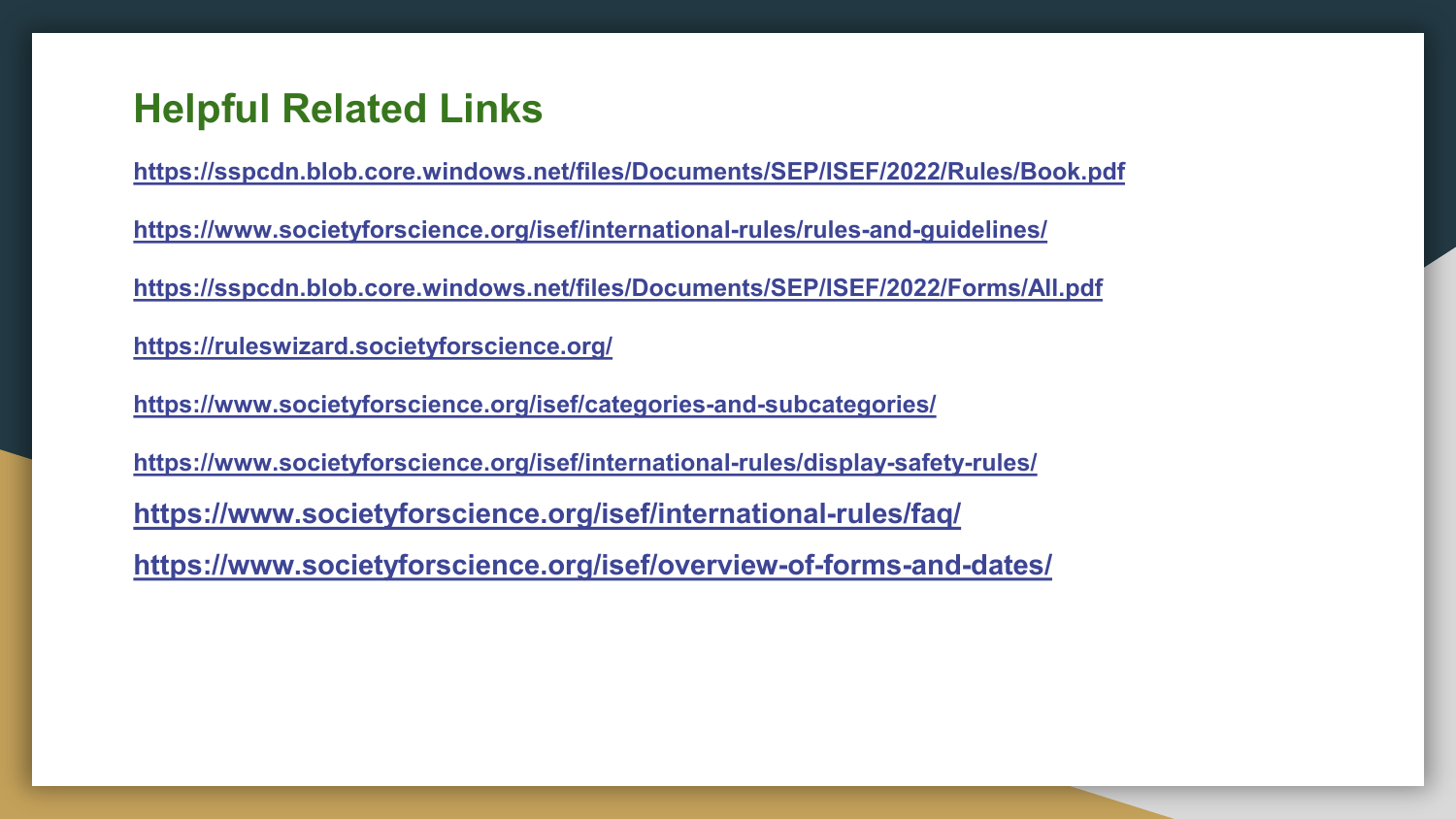## **ELIGIBILITY**

- Students from grades 9 to 12.
- High quality projects keep an eye on your best projects and encourage the student(s) to consider ISEF.
- Experimentation and design projects only can be considered for ISEF (no study projects).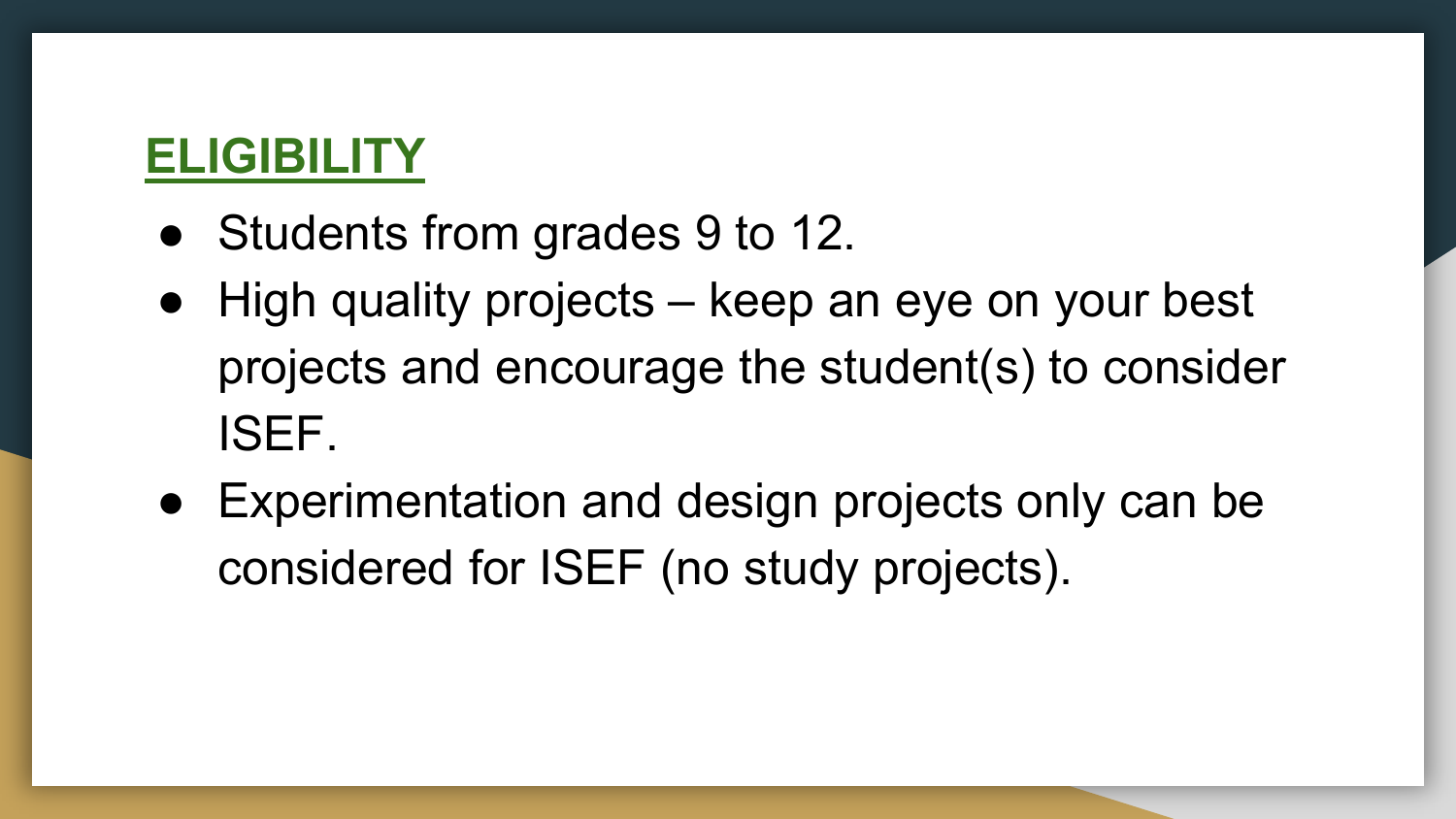#### **GET INVOLVED!**

The ISEF is a great experience for participants to:

- Meet other international students (about 1800 finalists from 80 countries)
- present their projects in what can be considered as the "Science" Fair Olympiad".
- be judged by high profile Scientists and Nobel Laureates!
- win numerous awards……more than \$4 million worth of awards for ISEF in total!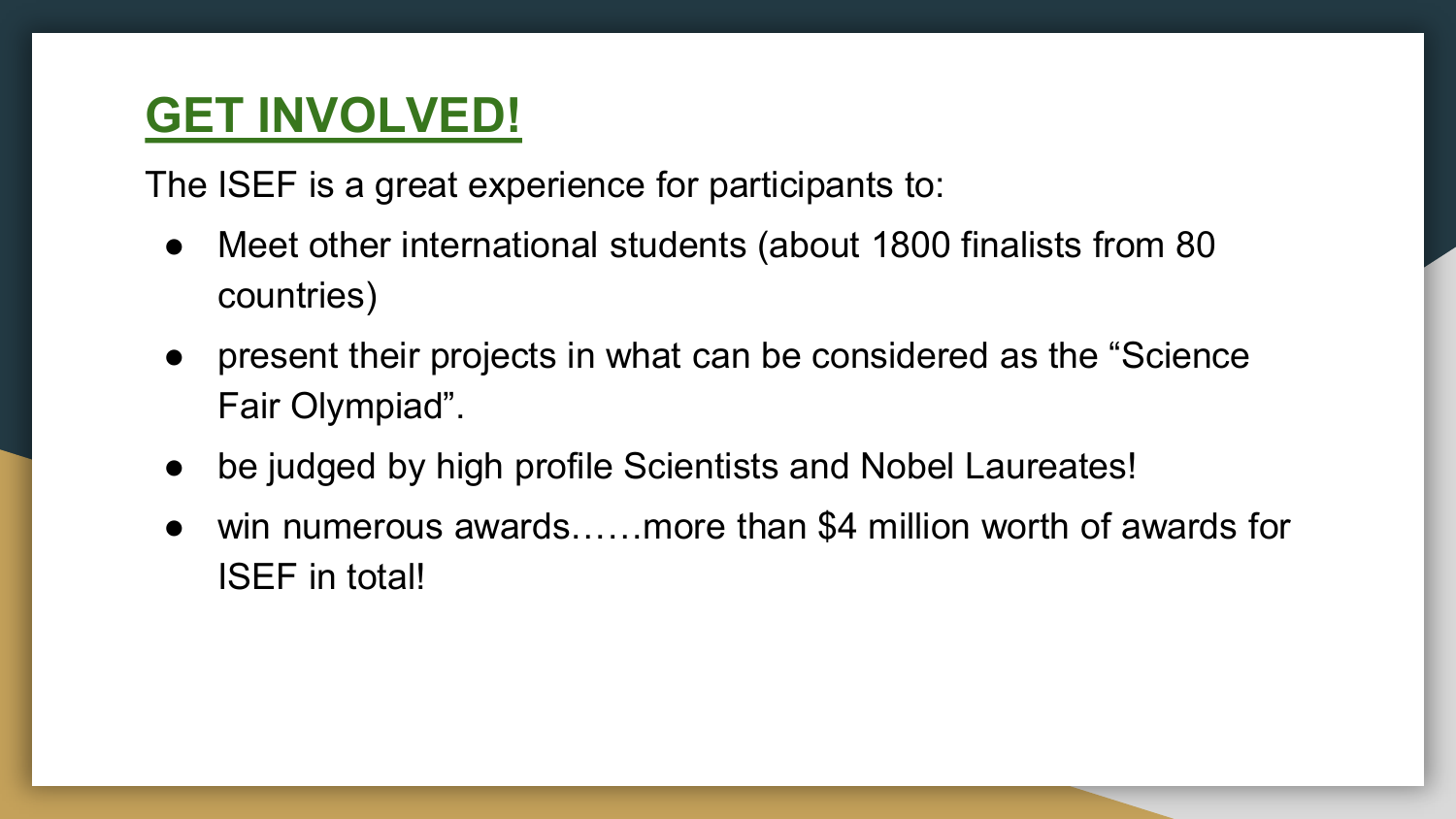#### **Certain projects, such as those involving**:

- human subjects,
- vertebrate animals.
- PHBA's (potentially hazardous pathogenic agents) including microorganisms,
- recombinant DNA, and
- human or animal tissue
- that are done in research labs and other institutions, require the approval of a supervising scientist *before the experimentation starts*.

**This "approval before experimentation" information must be sent to the MRSTF SRC using the ISEF forms.**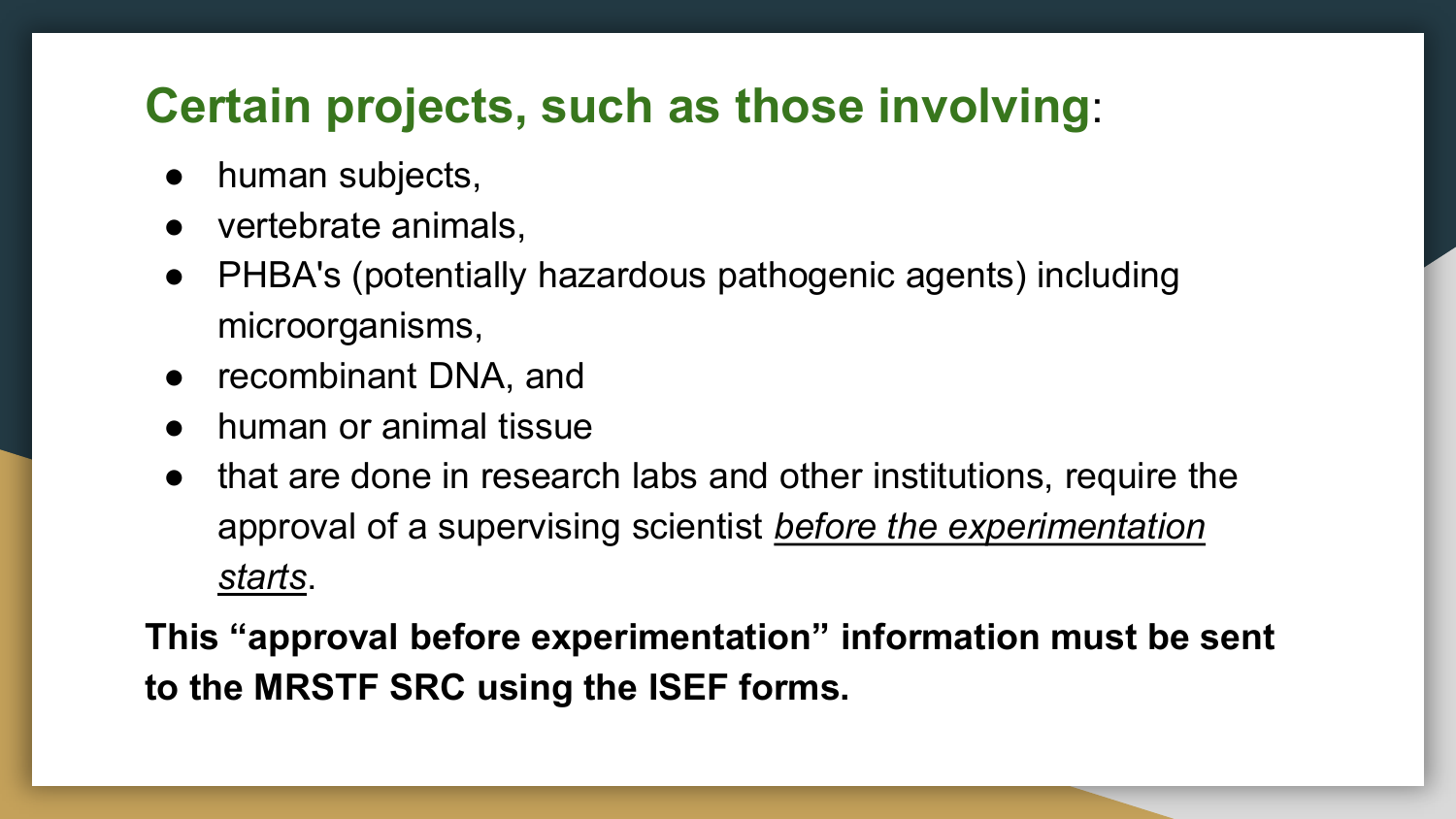# *Friday, December 17, 2021 is the first deadline for submitting*

*ISEF proposals and required forms to the MRSTF SRC (raffaat@sciencetech.ca) for projects that require approval before experimentation begins*.

#### **What to submit to the MRSTF SRC:**

- a research plan with experimental details and procedures
- risk assessment form (MRSTF)
- the forms that need to be signed by the research supervisor (mentor/scientist), the Checklist for Adult Sponsor (1), the Student Checklist (1A), the Approval Form (1B) and the Risk Assessment Form (3)
- a draft of the abstract.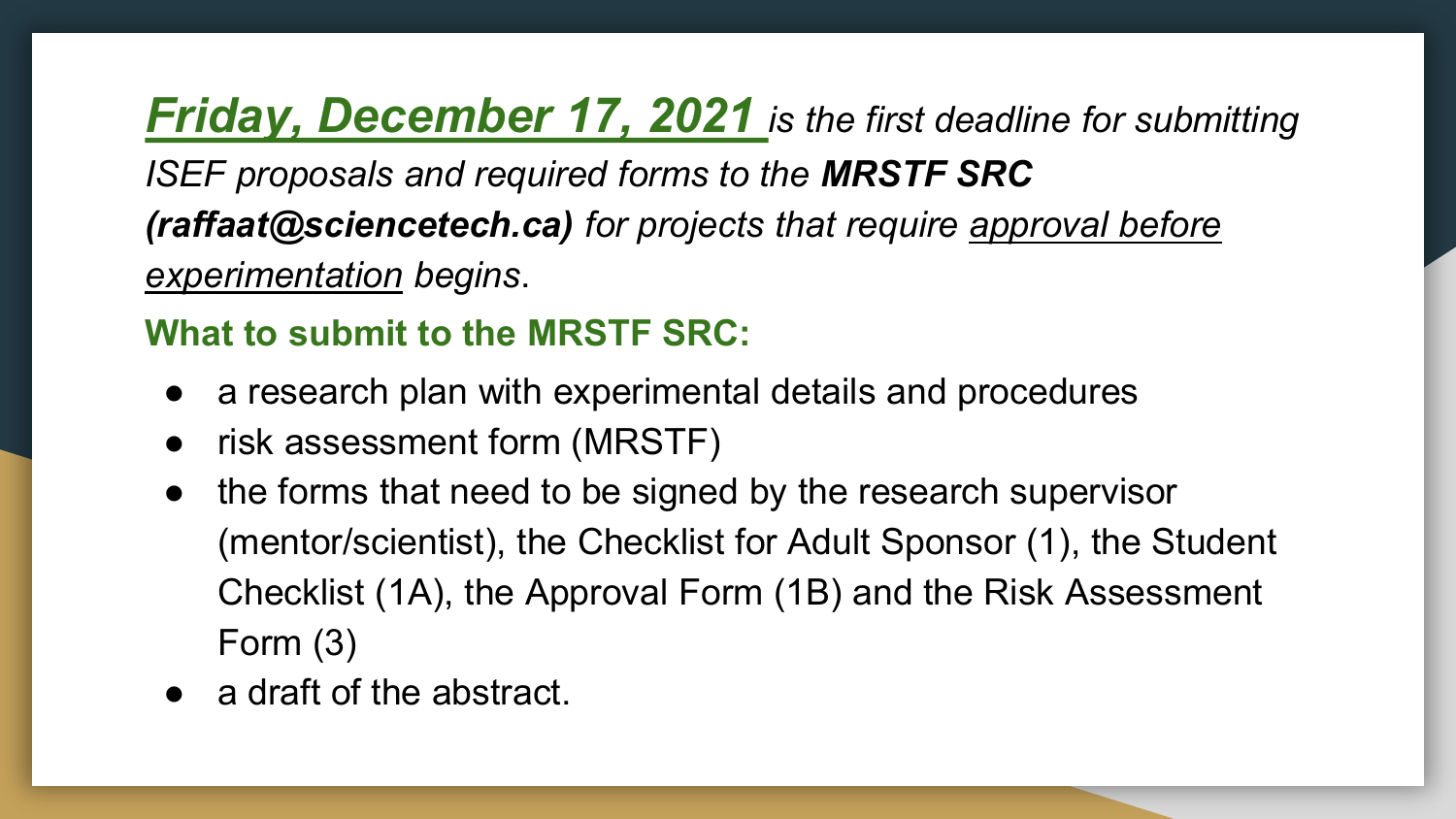*Friday, February 18, 2022 is the second and final deadline for submitting ISEF proposals to SRC for projects that require approval before experimentation begins.*

This 2nd deadline may be needed in case the research scientist is away or the project started early in 2022.

● Potential ISEF projects, *that need approval before experimentation begins*, *cannot* be considered for ISEF if they do not meet the final Friday, Feb 18, 2022 deadline.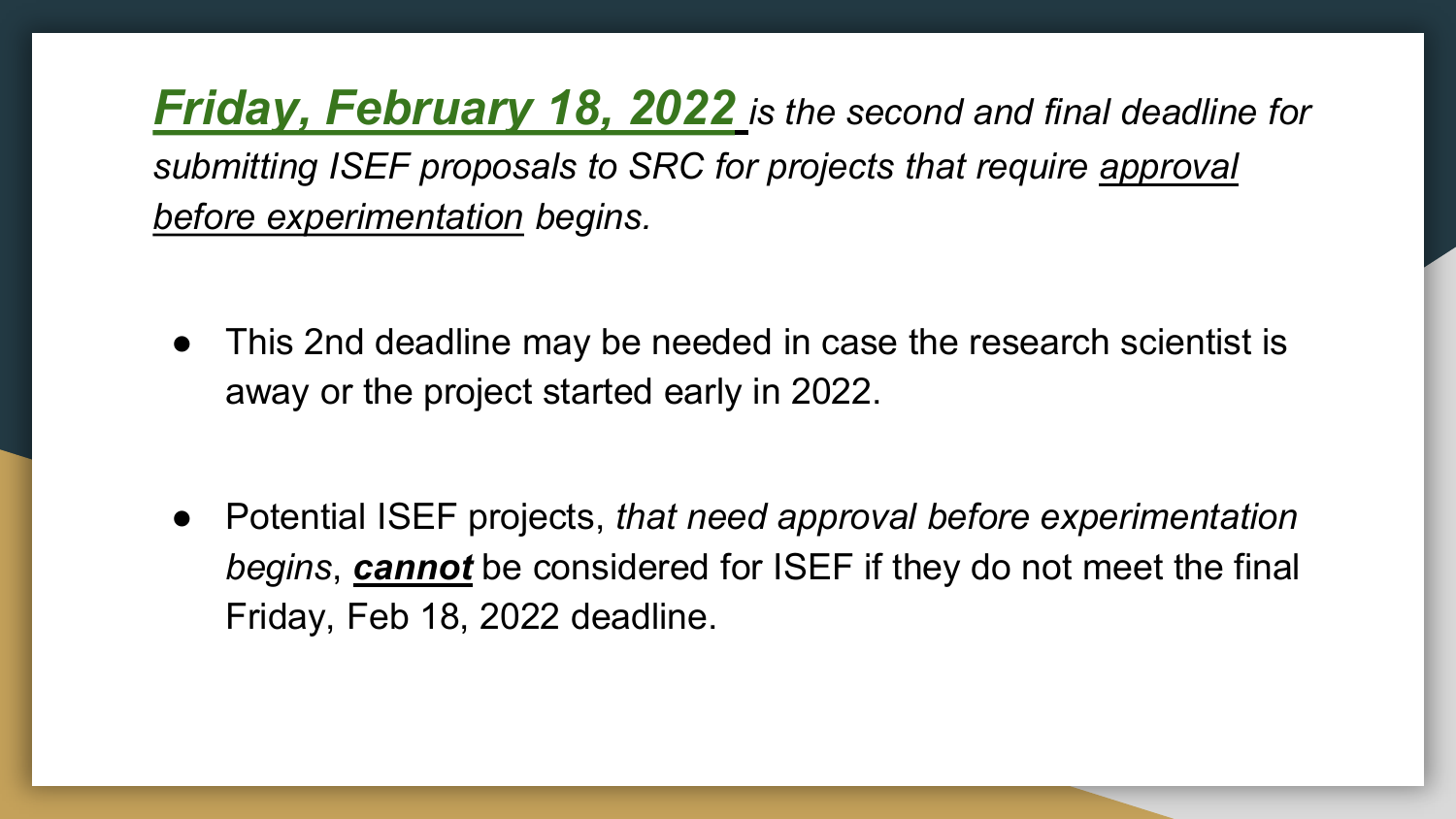### **Risk Assessment Form**

- A project that is done at home or at school must have a supervising adult (teacher) and the risks involved must be assessed.
- To help with this procedure, a *Risk Assessment Form* is provided. Concern for the students' safety is the priority. Safety protocol of the recognized institution has to be provided, too.
- If a teacher recognizes an ISEF level project then, based on the risk assessment form, have the students fill out the appropriate ISEF FORMS in case the project is chosen for ISEF at the MRSTF.
- In fact, it is recommended that ALL projects fill out this form so that you do not miss out on those "really good projects" that may become eligible for the ISEF at the MRSTF but can't go because the necessary forms have not been filled out.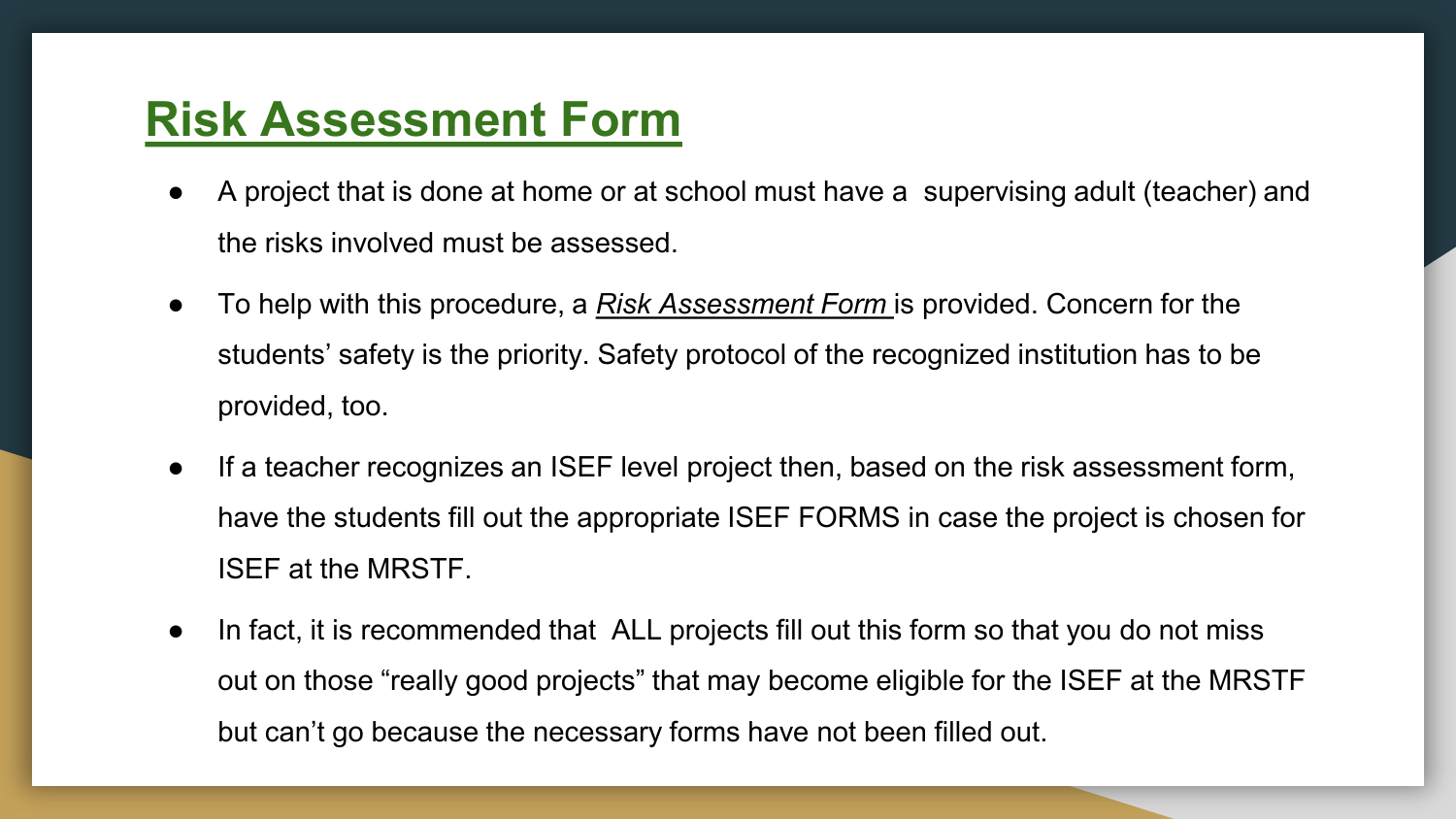- At the risk of repeating what was said before, it is of utmost importance that participants know that *final MRSTF SRC Approval is needed for ISEF participation.* **This happens after the project wins at the MRSTF in March and ranks among the top 15 ptojects.**
- The MRSTF SRC has the obligation to sign off on all projects that win at the MRSTF and are chosen to go on to ISEF 2022.
- This means that ALL required FORMS must have been completed according to The 2022 International Rules for Pre-college Science [Research: Guidelines for Science and Engineering Fairs,](https://student.societyforscience.org/international-rules-pre-college-science-research) *properly dated and signed*.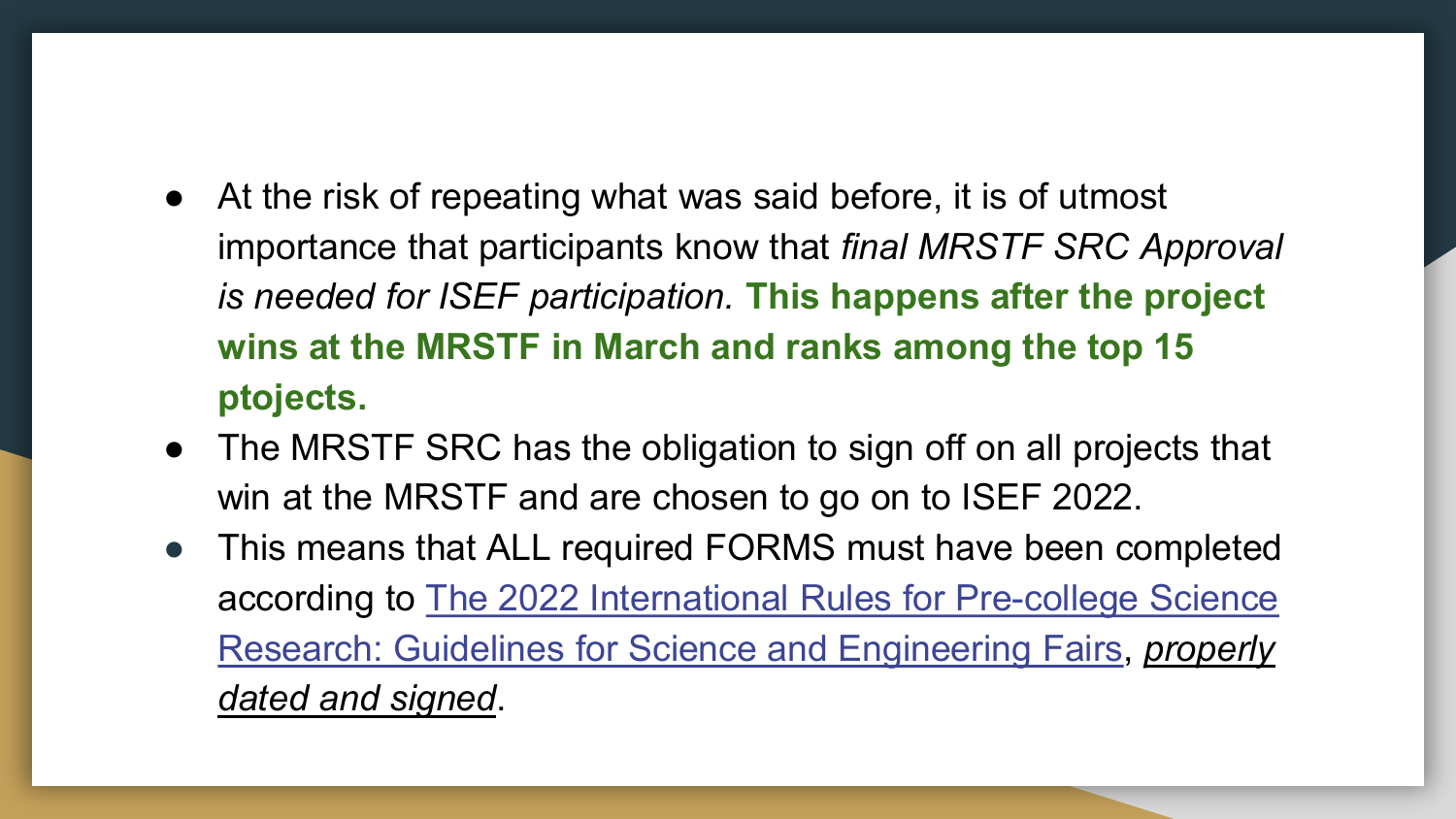● **For any questions and inquiries about the application process, forms, etc., please email raffaat@sciencetech.ca**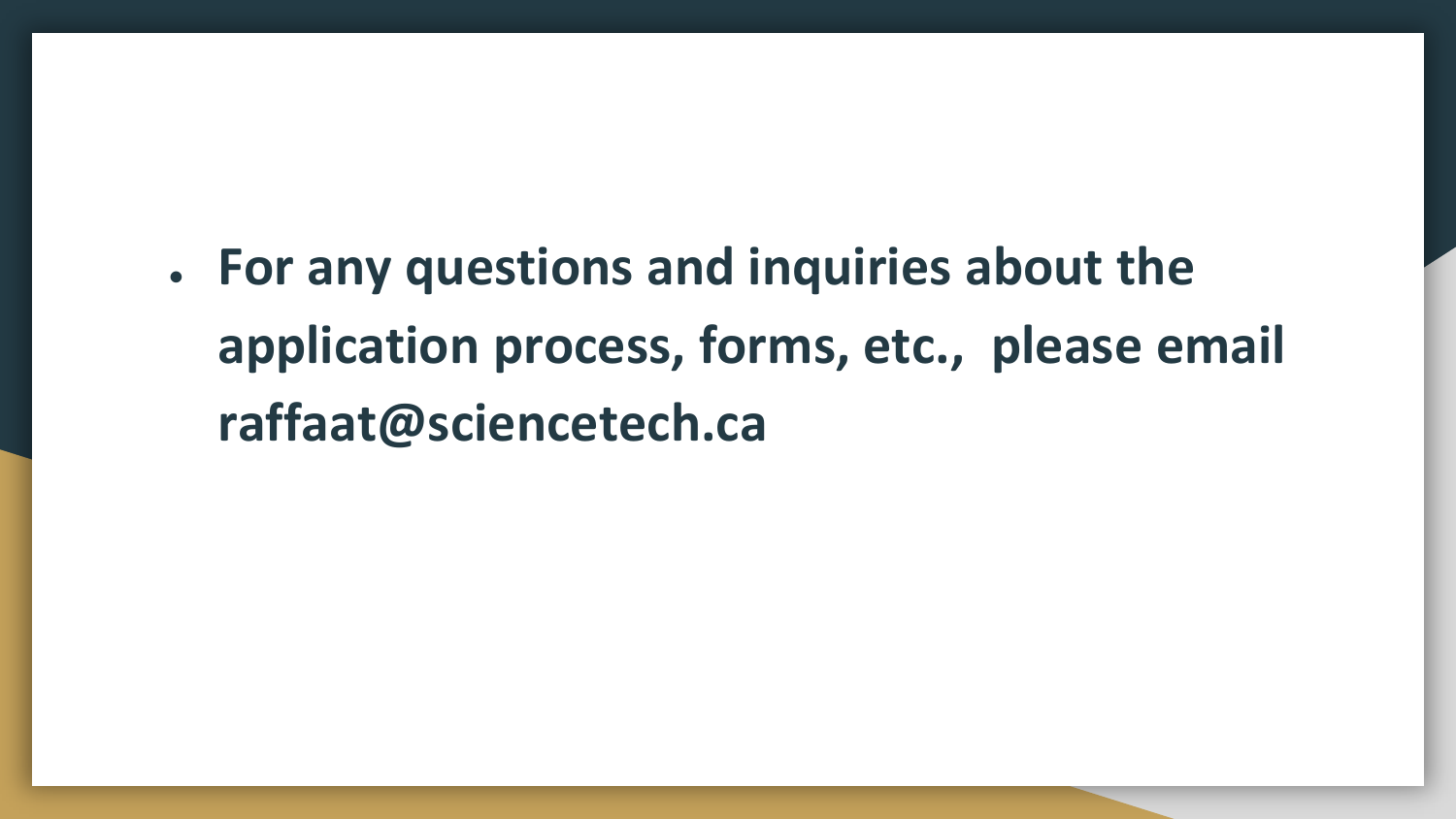# Important Notice

- Please share with your students and encourage them to participate.
	- Get SRC feedback even if you have a design project that does not require pre-approval. This will help you prepare well for both MRSTF & ISEF
- We are there and always ready to help